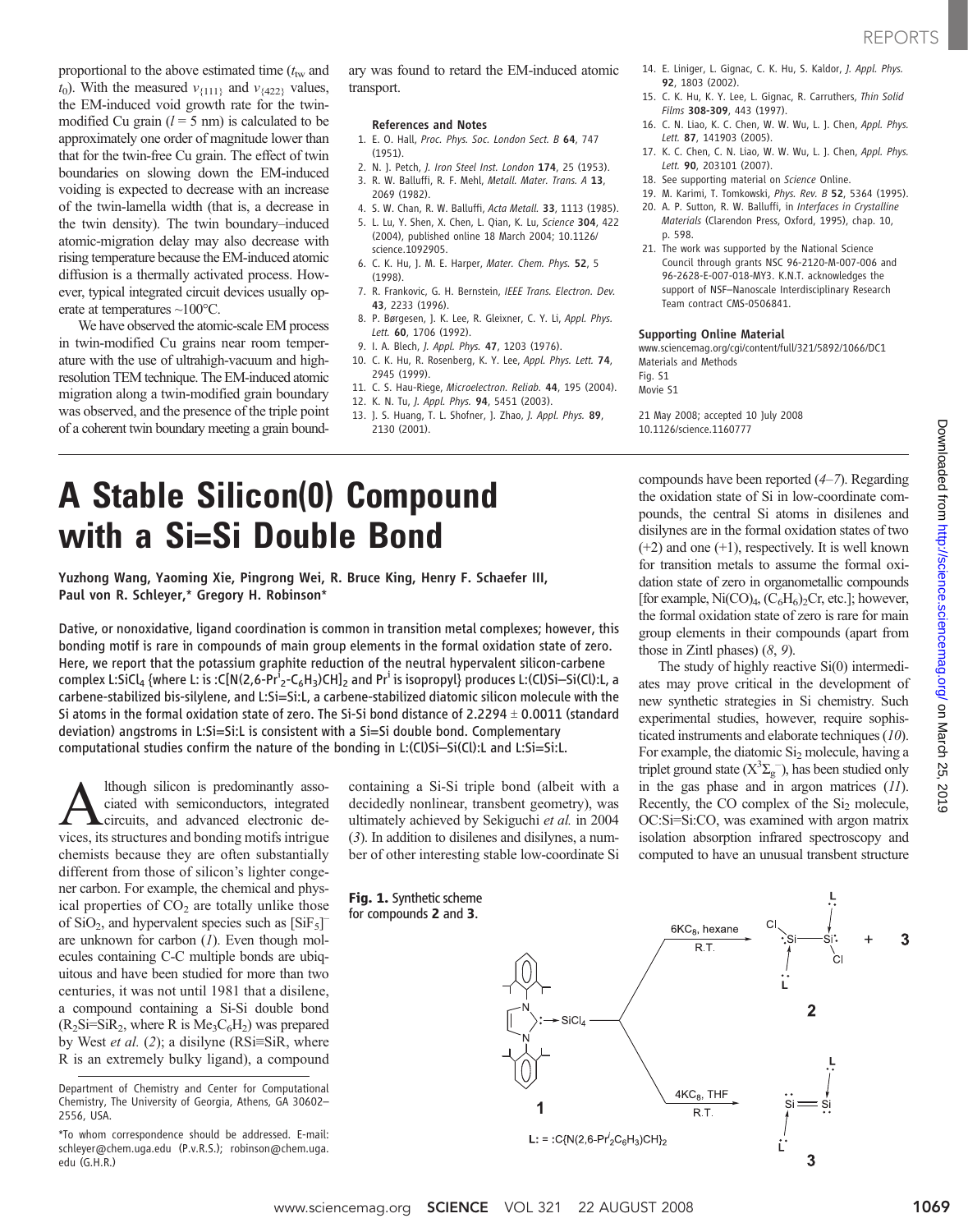Fig. 2. Molecular structures of L:(Cl)Si–Si(Cl):L, (2), and L:Si=Si:L, (3). L: is :C{N(2,6-Pr<sup>i</sup><sub>2</sub>C<sub>6</sub>H<sub>3</sub>)CH}<sub>2</sub>. Thermal ellipsoids represent 30% probability. Hydrogen atoms were omitted for clarity. Selected bond distances (Å) and angles (deg) for (2) are Si(1)–Si(2),  $2.393(3)$ ; Si(1)–C(1),  $1.939(6)$ ; Si(1)–Cl(1), 2.161(3); Si(2)–C(28), 1.929(7); Si(2)–Cl(2), 2.168(3); C(1)–Si(1)–Si(2), 98.76(19); Cl(1)–Si(1)– Si(2), 108.75(11); C(1)–  $Si(1) – Cl(1), 101.2(2);$  $C(28)-Si(2)-Si(1)$ , 98.7(2); Cl(2)–Si(2)–



Si(1), 107.96(11); and C(28)–Si(2)–Cl(2), 100.7(2). Selected bond distances (Å) and angles (deg) for (3) are Si(1)–Si(1A), 2.2294(11); Si(1)–C(1), 1.9271(15); and C(1)–Si(1)–Si(1A), 93.37(5).

with Si-Si-C angles approaching 90° (12). How might the fleeting diatomic  $Si<sub>2</sub>$  molecule be sufficiently stabilized for routine laboratory inquiry? We recently produced neutral diborenes, L:(H)B=B(H):L, by employing N-heterocyclic carbene ligands, L:, to complex the highly reactive and electron-deficient diborene(2) parent H-B=B-H (13, 14). Extending this strategy, we now report the syntheses (Fig. 1)  $(15)$ , molecular structures (Fig. 2) (15), and computational analyses  $(16)$  of L:SiCl<sub>4</sub>, 1; L:(Cl)Si-Si(Cl):L, 2, a carbene-stabilized bis-silylene; and L:Si=Si:L, 3, a carbene-stabilized :Si=Si: compound {where L: is : $C[N(2,6-Pr<sup>i</sup><sub>2</sub>C<sub>6</sub>H<sub>3</sub>)CH]<sub>2</sub>$  and  $Pr<sup>i</sup>$  is isopropyl}. Both Si atoms in compound 3 are in the formal oxidation state of zero.

Kuhn et al. synthesized hypervalent L':SiCl<sub>4</sub> {where L': is : $C[N(R)C(CH_3)]_2$  and R is alkyl} complexes (17), which are neutral equivalents of [SiCl<sub>5</sub>]<sup>-</sup>. Consistently, we found that roomtemperature reaction of a sterically demanding Nheterocyclic carbene ligand, L:, with  $SiCl<sub>4</sub>$  in hexane, gives  $L:SiCl<sub>4</sub>$ , 1, in an essentially quantitative yield. The potassium graphite reduction of 1 (in a  $1:KC_8$  ratio of 1:6) in hexane produced air-sensitive, orange-red, sheetlike crystals of 2 (6.1% yield) and air-sensitive, dark red, block crystals of 3 (as a minor product) (Fig. 1). However, when the potassium graphite reduction of 1 is performed (with a  $1:KC_8$  ratio of 1:4) in tetrahydrofuran (THF) (Fig. 1), compound 3 can be exclusively isolated and in higher yield  $(23.2%)$ . In the  ${}^{1}$ H nuclear magnetic resonance (NMR) spectra, the imidazole resonances (in  $C_6D_6$ ) of compounds 1, 2, and 3 appear at 6.40, 6.31, and 6.58 parts per million (ppm), respectively. The <sup>1</sup>H-decoupled <sup>29</sup>Si NMR spectra of compounds 1 to 3 were also determined. The  $^{29}$ Si NMR chemical shift of 1 (in  $CD_2Cl_2$ ),  $-108.9$ ppm, is comparable to reported values (–104.7 to –105.9 ppm) of hypervalent Si compounds L':SiCl<sub>4</sub> {where L': is :C[N(R)C(CH<sub>3</sub>)]<sub>2</sub> and R

is alkyl}  $(17)$ . The <sup>29</sup>Si NMR resonance of 2  $(in C<sub>6</sub>D<sub>6</sub>)$ , 38.4 ppm, compares with 78.3 ppm of  $[C(H)N(tBu)]_2Si$ : (18) and 14.6 ppm of  $[PhC(NtBu)$ <sub>2</sub>]SiCl (19), but is at a considerably lower field than the –48.6- to –57.4-ppm range of silylene-isocyanide complexes  $(20)$ . The <sup>29</sup>Si chemical shift of 3 (in  $C_6D_6$ ), 224.5 ppm, resides at an even lower field than typical disilene resonances (50 to 155 ppm) (5).

The x-ray structural analysis of 2 (Fig. 2) reveals that the (Cl)Si–Si(Cl) core is sterically wellshielded by the two L: ligands. The central Si–Si bond distance, 2.393(3) Å, is only about 0.05 Å longer than the sum of Si covalent radii (2.34 Å)  $(21)$  and about 0.03 Å longer than the Si-Si single-bond distance in  $\alpha$ -silicon (2.36 Å) (22). Each Si atom in  $2$ , in the formal  $+1$  oxidation state, is three-coordinate in a trigonal pyramidal geometry. The sum of the bond angles of the Si atoms in 2, 308.0° (mean), compares very well with that in  $(tBu_2MeSi)_2Si(F)Li*(THF)_3$  (307.6°) (23) as well as with the computed value for Ph<sub>2</sub>Si:CNPh (306.8°) (20). The pyramidal geometry at each Si atom in 2 results from substantial lone electronpair character on both Si atoms. The two L:(Cl)Si moieties of 2 adopt a gauche conformation [the Cl(1)–Si(1)–Si(2)–Cl(2) torsion angle is  $-46.5^{\circ}$ . These structural features of 2 are akin to those of its isolobal equivalent  $H_2P-PH_2$ , which also favors a gauche conformation (24). Although a Lewis base–stabilized silylene was reported a decade ago  $(20)$ , 2 is noteworthy as a Lewis base– stabilized bis-silylene—namely, two silylene units bridged by a Si–Si bond. The Si–C bond distances  $[1.934(6)$  Å, mean] of 2 are comparable to that of 1 [1.928(2) Å] (fig. S1) whereas the mean Si-Cl bond distance  $[2.164(3)$  Å] of 2 matches the sum of the Si and Cl covalent radii (2.16 Å) (21). The visible absorption maximum of 2 ( $\lambda_{\text{max}}$  = 510 nm, in hexane) is similar to that of an intramolecularly base-stabilized three-coordinate silylene  $(\lambda_{\text{max}} = 478 \text{ nm}) (25)$ .

The nature of the bonding in 2 was delineated by density functional theory (DFT) computations at the B3LYP/6-311+G\*\* level on the simplified L: $(Cl)Si-Si(Cl):L$  [where L: is : $C(NHCH)_2$ ] model, 2-H. The computed Si–Si (2.405 Å) and Si–C (1.926 Å) bond distances of 2-H compare well with the experimental values [2.393(3) and 1.934(6) (mean) Å, respectively] of 2. The computed Si–Cl bond distance of 2.238 Å in 2-H is about 0.07 Å longer than that in  $2$  [2.164 (3) Å, mean]. The fact that the sum of the bond angles around the Si atoms in  $2-H$  (298.2°) is smaller than that of  $2$  (308.0°) may be attributed to the substantially lower steric crowding of the model ligands used in 2-H. The theoretical analysis of 2-H included both localized molecular orbitals (LMOs) (fig. S2) and canonical molecular orbitals (fig. S3). The LMOs reveal a Si-Si  $\sigma$ bonding orbital and two nonbonding lone-pair orbitals, one at each Si atom. Natural bonding orbital (NBO) analysis shows that the Si-Si  $\sigma$ single bond [Wiberg bond index  $(WBI) = 0.94$ ] has 12.1% s-, 87.4% p-, and 0.5% d-character, whereas the nonbonding Si lone-pair orbitals have 68.3% s-, 31.6% p-, and 0.1% d-character. The Si-Cl bond has 8.5% s-, 89.9% p-, and 1.6% d-character.

We also examined the structure of the uncomplexed  $Si<sub>2</sub>Cl<sub>2</sub>$  parent molecule. Unlike acetylenes and Sekiguchi's disilyne (3), a doubly-bridged  $(C_{2v})$  Si( $\mu$ -Cl)<sub>2</sub>Si geometry with a 102.1° dihedral angle between the two  $Si<sub>2</sub>Cl$  rings is preferred in the B3LYP/6-311+ $G^*$  (16) optimization, which compares with the doubly-bridged  $(C_{2v})$  global minimum of  $Si<sub>2</sub>H<sub>2</sub>$  (26). The Si–Si bond distance, 2.361 Å, corresponds to a single Si–Si bond. The symmetrical Cl-bridged bonding elongates the Cl–Si distance (2.387 Å) and involves Cl lone pairs. However, in 2 these Clbridging interactions are replaced by the complexation of two-electron donor carbene ligands to the Si atoms.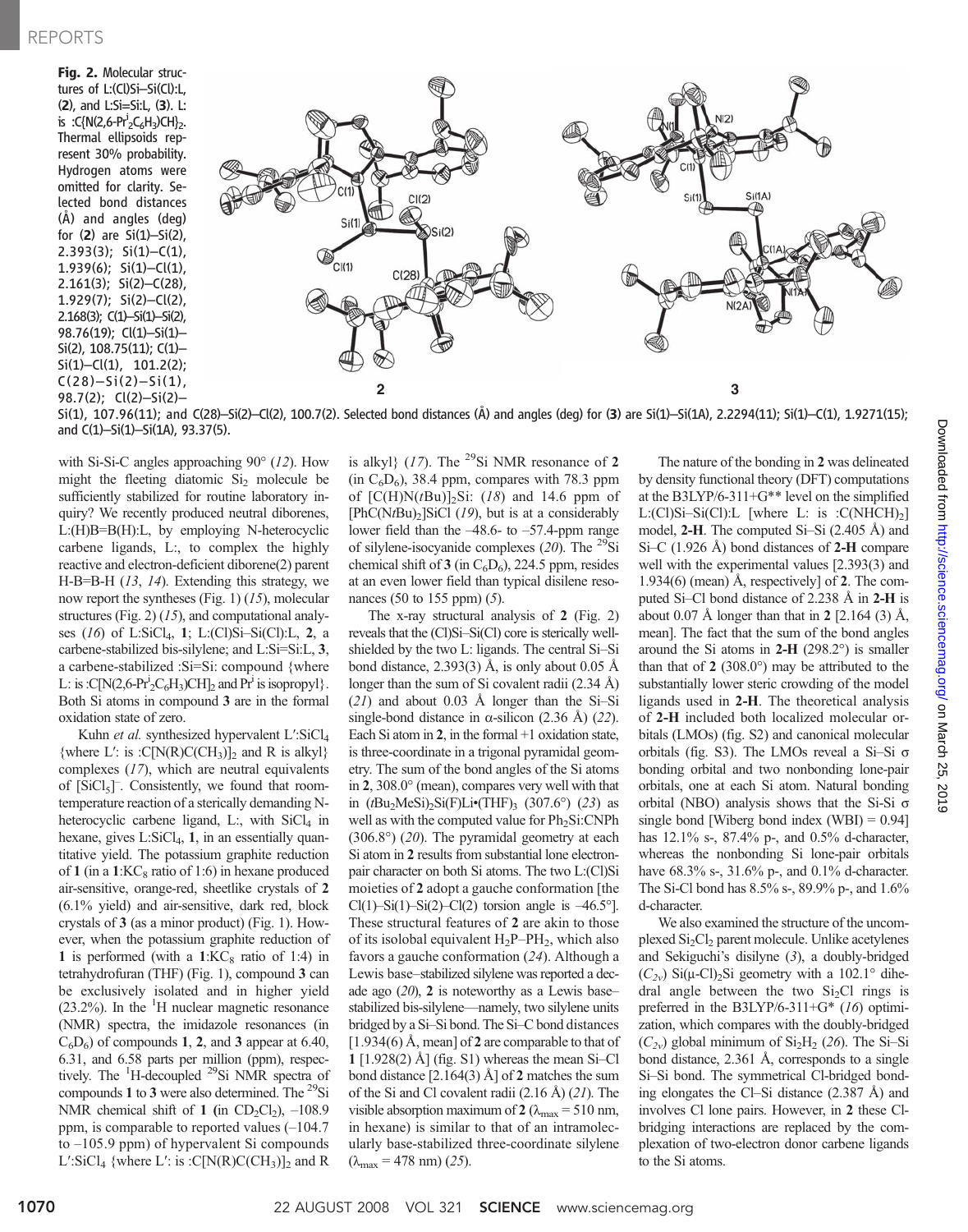

Fig. 3. The HOMO  $(\pi)$ , HOMO-1  $(\sigma)$ , and HOMO-2 (lone pair) of 3-Ph.

One structural feature of 3, of  $C_i$  symmetry, is the :Si=Si: core (Fig. 2). The Si=Si bond distance in 3, 2.2294(11) Å, is within the reported range of disilene bond distances  $(2.14 \text{ to } 2.29 \text{ Å})$  (5) and compares well with the computed [2.249 Å, BHLYP (27); 2.281 Å, B3LYP (16)] and experimental (2.246 Å) (28) bond distances of Si<sub>2</sub>. Both OC:Si=Si:CO (2.310 Å, B3LYP) (12) and singlet  $Si<sub>2</sub>H<sub>2</sub><sup>2-</sup>$  (2.288 Å, B3LYP) (29) suggest further comparisons. The Si-Si doublebond character of 3 is further supported by the  $\pi_{\text{Si}=Si}-\pi^*_{\text{Si}=Si}$  absorption ( $\lambda_{\text{max}} = 466$  nm, in THF), which is comparable to the reported ultraviolet/visible absorption maxima (390 to 480 nm) of stable disilenes (5). However, in contrast to previously reported disilenes, in which three-coordinate Si atoms (in the +2 formal oxidation state) reside in trigonal planar environments, the Si atoms in 3—in the formal oxidation state of zero—are only two-coordinate and have transbent geometries with C–Si–Si angles of 93.37(5)°. The two parallel carbene ligands are bound almost perpendicularly to the central Si=Si double bond. Generally, Si does not hybridize extensively. The almost-90° transbent skeletal conformation is consistent with the predominantly 3p-character of the Si-Si bonding orbitals in 3 and the predominantly 3s-character of the Si lone-pair molecular orbitals (see the NBO analysis below). Indeed, the nearly orthogonal transbent conformation of 3 is shared by the OC:Si=Si:CO complex, the dianionic  $Si<sub>2</sub>H<sub>2</sub><sup>2</sup>$ , and the simple valence isoelectronic HP=PH model of the dipnictene family,  $R\ddot{E}=\ddot{E}R$  (E = P, As, Sb, Bi) (30), all of which possess an electron lone pair on the central core (E) atoms. The Si–C bonds  $[1.9271(15)$  Å] of 3 are only marginally shorter than those of 1 and 2. The fact that no  $^{29}$ Si-<sup>1</sup>H coupling was observed in the <sup>1</sup>H-coupled  $^{29}$ Si NMR spectrum further supports the formulation of 3.

DFT computations at the B3LYP/6-311+G\*\* level on the simplified L:Si=Si:L {where L: is : $C[N(C_6H_5)CH]_2$ } model, **3-Ph**, support the bonding analysis. The computed Si=Si bond distance  $(2.2407 \text{ Å})$ , the Si–Si–C bond angle  $(99.2^{\circ})$ , and the C–Si–Si–C torsion angle (180.0°) are very close to the experimental values of 3  $\left[\frac{d}{s-1}\right]$  = 2.2294(11) Å; Si-Si-C bond angle =  $93.37(5)^\circ$ , C–Si–Si–C torsion angle =  $180.0^{\circ}$ ]. The highest occupied molecular orbital (HOMO) corresponds to the Si-Si  $\pi$  bond, whereas the HOMO-1 is dominated by the Si-Si  $\sigma$  bond. The HOMO-2 is one of the two nonbonding lone-pair molecular orbitals (Fig. 3).

The molecular orbital (MO) profile of 3-Ph differs from that of the triplet  $(X^3\Sigma_g^-)$  ground state of the isolated  $Si<sub>2</sub>$  species, in which each of the two degenerate  $1\pi$ <sub>u</sub> MOs are occupied by one electron with the same spin (31). Complexation of  $Si<sub>2</sub>$  by two carbene ligands (as electronpair donors) results in the occupancy of all valence orbitals of Si. Indeed, the WBI, 1.73, is supportive of a Si=Si double bond in 3-Ph. NBO analysis characterizes the occupancies of the Si-Si  $\sigma$  bond as 17.3% s, 82.2% p, and 0.5% d, the Si-Si  $\pi$  bond as 0.0% s, 99.6% p, and 0.4% d, and the Si lone-pair nonbonding orbitals as 72.8% s, 27.2% p, and 0.0% d.

The B3LYP/6-311+ $G^{**}$  computed (16) binding energies [zero point energy–corrected based on data in the supporting online material (SOM)] of the carbene ligand models {where L: is : $C[N(Me)CH]_2$ } to the Si-based cores are particularly noteworthy (Eqs. 1 to 3)

$$
\begin{aligned} \text{SiCl}_4 + \text{L:} &\rightarrow \text{L:SiCl}_4 \left( \mathbf{1} \text{-M} \mathbf{e} \right) \\ &- 10.6 \text{ kcal/mol} \end{aligned} \tag{1}
$$

$$
\mathrm{Si}_2\mathrm{Cl}_2(C_{2v}) + 2L: \rightarrow L:(Cl)\mathrm{Si}\text{-Si}(\mathrm{Cl}).L \text{ (2-Me)}- 69.4 \text{ kcal/mol} \tag{2}
$$

$$
Si_2 (X^3 \Sigma_g^-) + 2L: \rightarrow L: Si=Si:L (3-Me)
$$
  
- 80.9 kcal/mol (3)

The very large binding energies of 2-Me and 3-Me reflect the coordinatively unsaturated character of  $\text{Si}_2$  ( $\text{X}^3\Sigma_g^-$ ) and of  $\text{Si}_2\text{Cl}_2$  ( $C_{2\nu}$ ), respectively, as well as the remarkable complexation proclivity of the carbene ligand (32). Bulky N-heterocyclic carbene ligands are further demonstrated to be effective lone-pair donors capable of stabilizing—both thermodynamically and kinetically—unusual molecules.

#### References and Notes

- 1. K. Akiba, Chemistry of Hypervalent Compounds (Wiley-VCH, New York, 1999).
- 2. R. West, M. J. Fink, J. Michl, Science 214, 1343 (1981).
- 3. A. Sekiguchi, R. Kinjo, M. Ichinohe, Science 305, 1755 (2004).
- 4. P. P. Gaspar, R. West, in The Chemistry of Organic Silicon Compounds, Volume 2, Z. Rappoport, Y. Apeloig, Eds. (Wiley, Chichester, UK, 1998), chap. 43.
- 5. M. Weidenbruch, in The Chemistry of Organic Silicon Compounds, Volume 3, Z. Rappoport, Y. Apeloig, Eds. (Wiley, Chichester, UK, 2001), chap. 5.
- 6. H. Ottosson, P. G. Steel, Chem. Eur. J. 12, 1576 (2006).
- 7. M. Weidenbruch, Angew. Chem. Int. Ed. 45, 4241 (2006).
- 8. C. L. B. Macdonald, B. D. Ellis, in Encyclopedia of Inorganic Chemistry, Volume V, R. B. King, Ed. (Wiley, Hoboken, NJ, 2005), pp. 2718–2729.
- 9. C. A. Dyker, V. Lavallo, B. Donnadieu, G. Bertrand, Angew. Chem. Int. Ed. 47, 3206 (2008).
- 10. P. Jutzi, U. Schubert, Eds., Silicon Chemistry: From the Atom to Extended Systems (Wiley-VCH, Weinheim, Germany, 2003).
- 11. R. J. Van Zee, R. F. Ferrante, W. Weltner Jr., J. Chem. Phys. 83, 6181 (1985).
- 12. M. Zhou, L. Jiang, Q. Xu, J. Chem. Phys. 121, 10474 (2004).
- 13. Y. Wang et al., J. Am. Chem. Soc. 129, 12412 (2007).
- 14. Y. Wang et al., J. Am. Chem. Soc. 130, 3298 (2008).
- 15. Materials and methods are available as supporting material on Science Online.
- 16. Computations: The structures of 2-H and 3-Ph were optimized at the B3LYP/6-311+G\*\* DFT level with the Gaussian 94 program (33) and Gaussian 03 program (34). Computational details can be found in the SOM.
- 17. N. Kuhn, T. Kratz, D. Bläser, R. Boese, Chem. Ber. 128, 245 (1995).
- 18. M. Denk et al., J. Am. Chem. Soc. 116, 2691 (1994).
- 19. C.-W. So, H. W. Roesky, J. Magull, R. B. Oswald, Angew. Chem. Int. Ed. 45, 3948 (2006).
- 20. N. Takeda, H. Suzuki, N. Tokitoh, R. Okazaki, S. Nagase, J. Am. Chem. Soc. 119, 1456 (1997).
- 21. J. Y. Corey, in The Chemistry of Organic Silicon Compounds, Volume 1, S. Patai, Z. Rappoport, Eds. (Wiley, Chichester, UK, 1989), chap. 1.
- 22. R. Nesper, A. Currao, S. Wengert, in Organosilicon Chemistry II: From Molecules to Materials, N. Auner, J. Weis, Eds. (VCH, Weinheim, Germany, 1996), p. 469.
- 23. G. Molev et al., J. Am. Chem. Soc. 128, 2784 (2006). 24. A. H. Cowley, W. D. White, M. C. Damasco, J. Am. Chem.
- Soc. 91, 1922 (1969).
- 25. R. Corriu et al., J. Organomet. Chem. 466, 55 (1994). 26. B. T. Colegrove, H. F. Schaefer III, J. Phys. Chem. 94,
- 5593 (1990). 27. C. Pak, J. C. Rienstra-Kiracofe, H. F. Schaefer III, J. Phys.
- Chem. A 104, 11232 (2000). 28. M. R. Nimlos, L. B. Harding, G. B. Ellison, J. Chem. Phys.
- 87, 5116 (1987).
- 29. M. Takahashi, Y. Kawazoe, Organometallics 24, 2433 (2005).
- 30. P. P. Power, Chem. Rev. 99, 3463 (1999).
- 31. A. Krapp, F. M. Bickelhaupt, G. Frenking, Chem. Eur. J. 12, 9196 (2006).
- 32. D. Bourissou, O. Guerret, F. P. Gabbaï, G. Bertrand, Chem. Rev. 100, 39 (2000).
- 33. M. J. Frisch et al., Gaussian 94, revision B.3 (Gaussian, Pittsburgh, PA, 1995).
- 34. M. J. Frisch et al., Gaussian 03, revision C.02 (Gaussian, Wallingford, CT, 2004).
- 35. We thank NSF for support of this work through grants CHE-0608142 (G.H.R.) and CHE-0716718 (P.v.R.S. and R.B.K.). Coordinates and other crystallographic information for compounds 1, 2, and 3 have been deposited in the Cambridge Crystallographic Database Center with deposition numbers 686707, 686708, and 687305, respectively.

#### Supporting Online Material

www.sciencemag.org/cgi/content/full/321/5892/1069/DC1 Materials and Methods SOM Text Figs. S1 to S13 Tables S1 to S3 References

21 May 2008; accepted 8 July 2008 10.1126/science.1160768